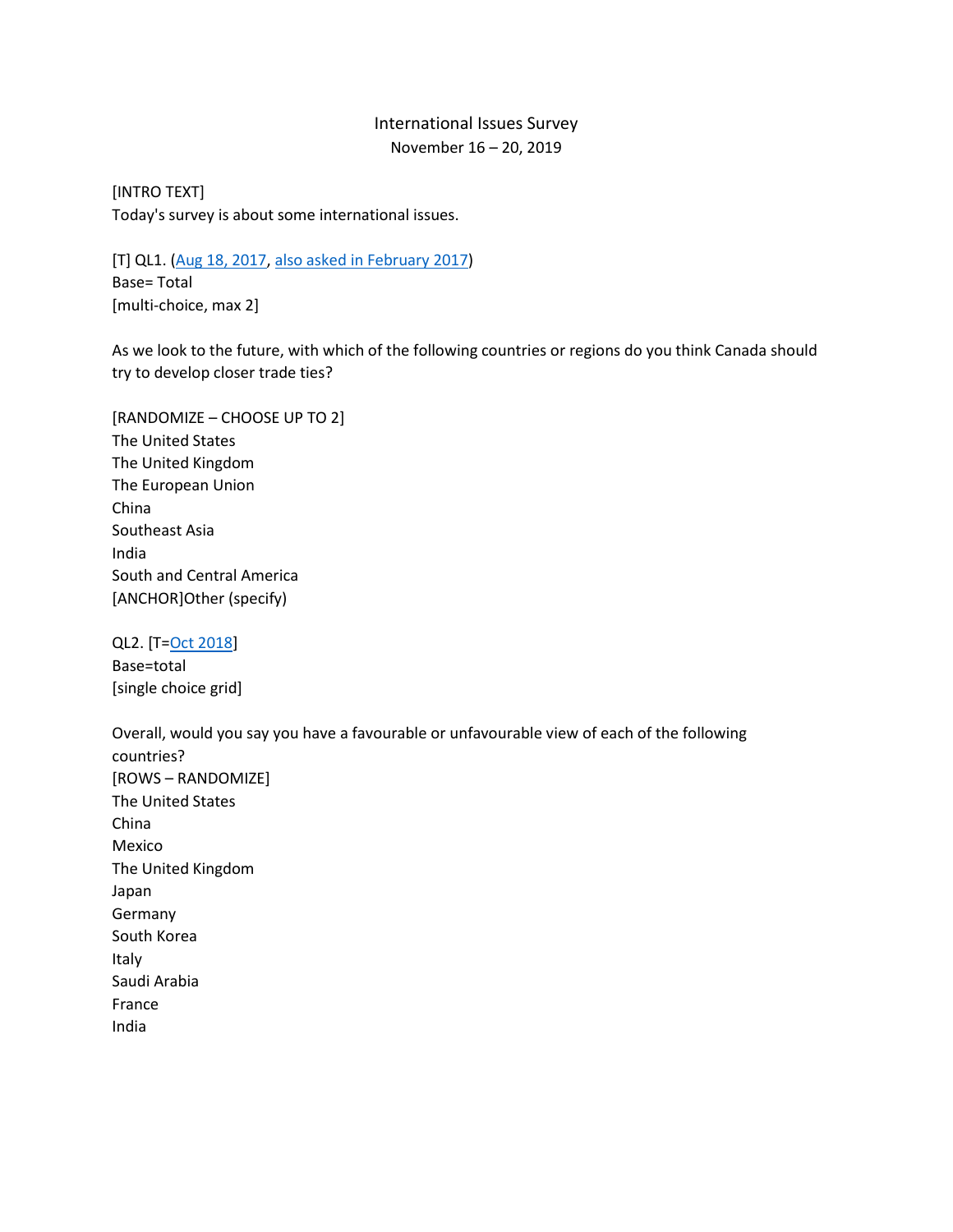[COLUMNS] Very unfavourable Mostly unfavourable Mostly favourable Very favourable Don't know/Can't say

[T 01/2019] QC1. Base=Total [single choice grid]

Currently, China is Canada's 3rd largest trading partner. Chinese businesses have been investing billions in Canada in many different sectors. Canada's imports from China total roughly \$60 billion a year (mostly manufactured goods) and Canadian exports there total more \$20 billion a year (mostly natural resources).

Overall, what kind of impact would you say the Canada – China trade relationship has on:

[ROWS – RANDOMIZE]

Jobs and the economy in your own community The Canadian economy as a whole

[COLUMNS] Positive More positive than negative Equally positive and negative More negative than positive Negative No impact at all Not sure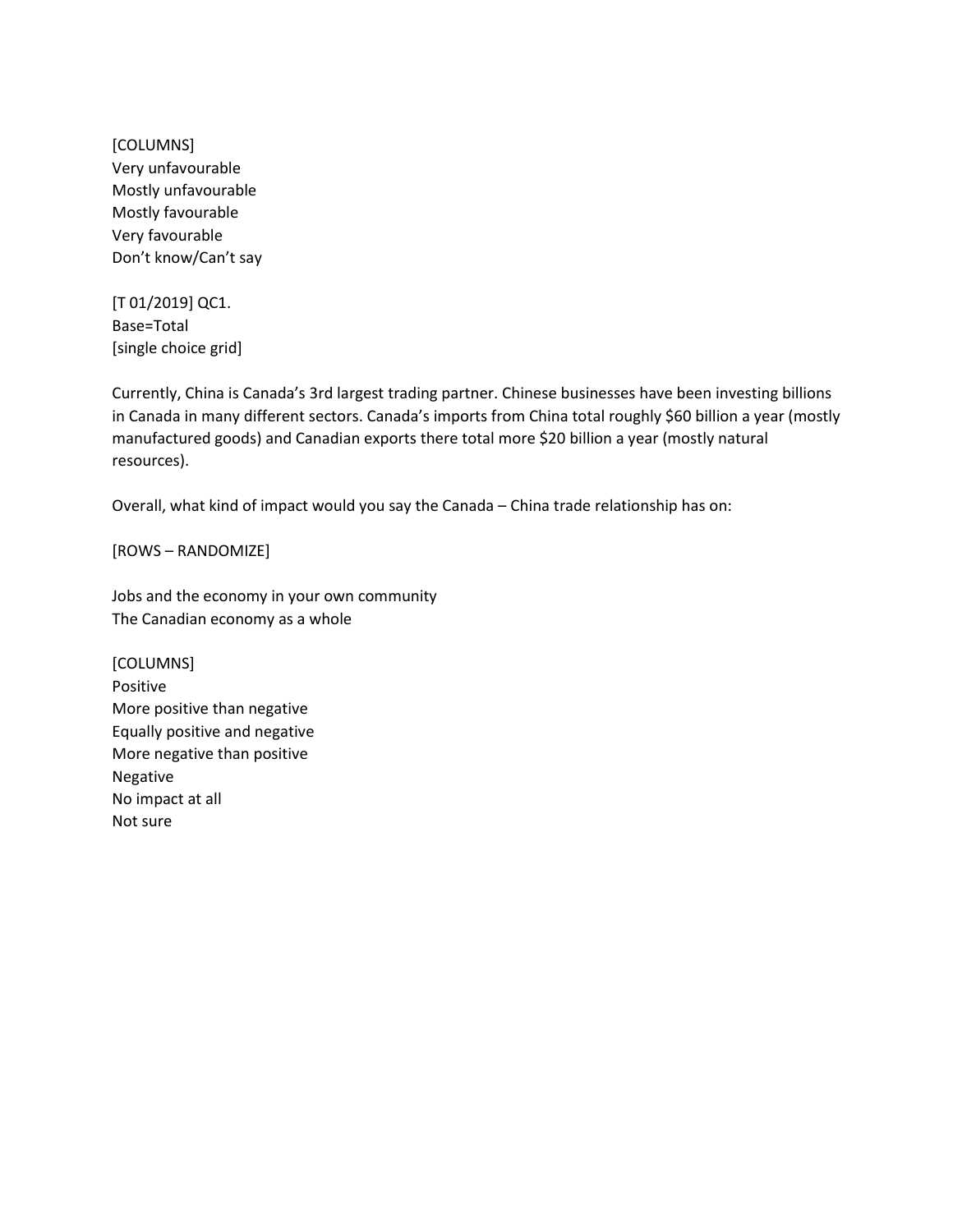## [stand alone screen]

As you may know, there have been several developments over the last year regarding Canada's diplomatic and economic relationship with China.

Here is an overview:

In December 2018, Canada arrested Meng Wanzhou at the request of the United States. Meng is a Chinese citizen and the chief financial officer of Chinese telecom company Huawei. Her extradition case is currently before the courts. She lives in Vancouver under house arrest.

Days after Meng's arrest, China arrested and detained two Canadian men (Michael Spavor and Michael Kovrig). China says it detained the men for "security reasons". They have been held in prison there for almost a year without criminal charges.

There have been other consequences to these Canada-China tensions. For example, China has banned the import of different Canadian agricultural products such as canola oil, soybeans and peas.

[T 01/2019] QC2. Base=Total [single choice]

How closely would you say you have been following news about this whole issue? Would you say you are:

Following it in the news and discussing it with friends and family Seeing some media coverage and having the odd conversation about it Just scanning the headlines Haven't heard anything about it until now

[T 01/2019] QC3. Base=Total [single choice]

Based on whatever you've seen or heard about this current tension between Canada and China, would you describe this situation as:

Very serious Quite serious Not that serious Not serious at all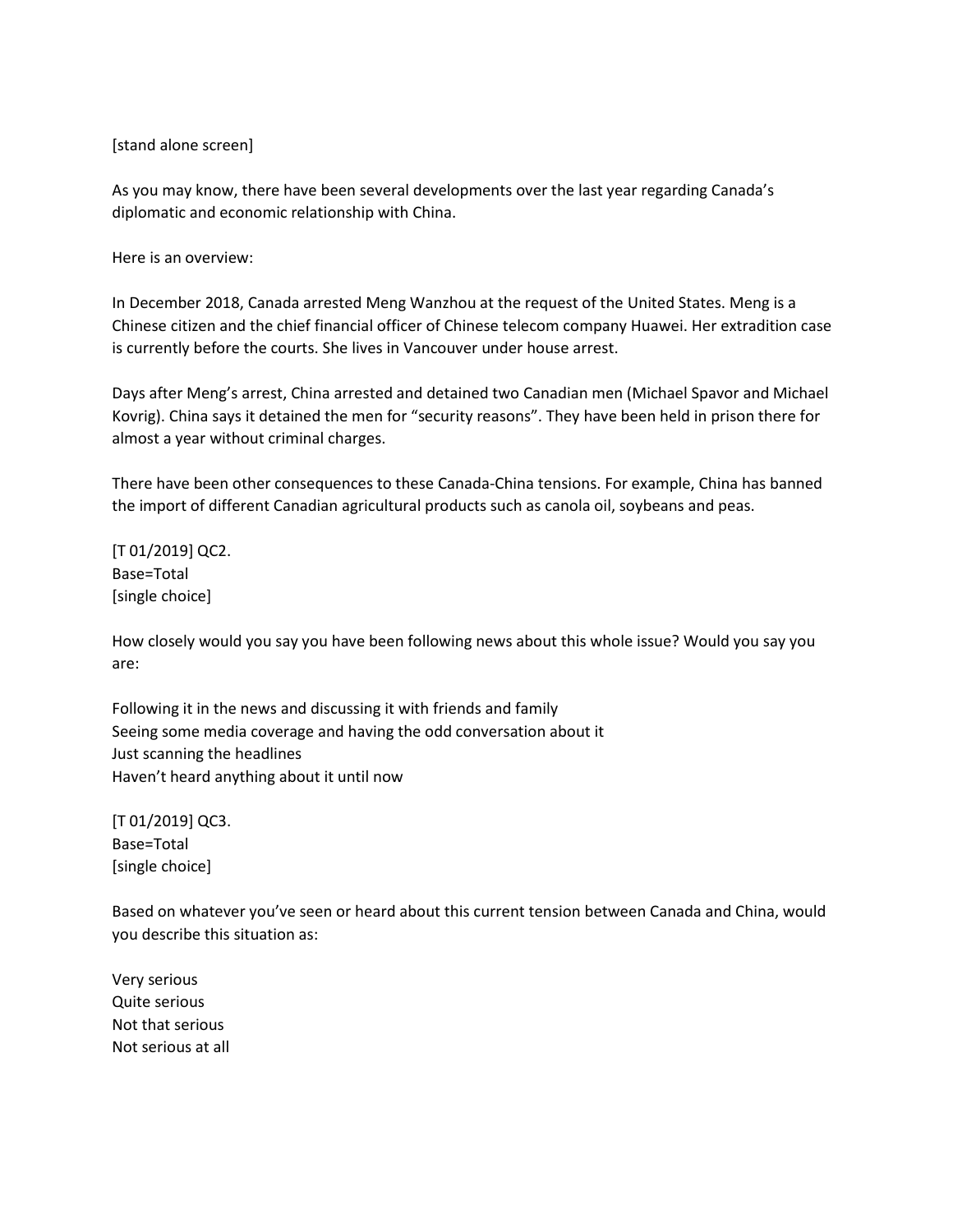[T 01/2019] QC4. Base=Total

[single choice grid]

Please indicate whether you agree or disagree with each of these statements people might make about China and Canada's relationship with that country.

[ROWS – RANDOMIZE]

China can't be trusted on human rights or the rule of law Canada should prohibit Chinese investment in sensitive industries such as finance and telecommunications Canada should have resisted the US request and not arrested Meng in the first place

[COLUMNS] Strongly Agree Agree Disagree Strongly Disagree

QC5. Base=Total [single choice]

What do you think the Canadian government's overall approach should be regarding the Meng situation?

[Rotate]

Continue to treat it as a legal matter and leave it with the courts to decide, no matter the consequences to Canada-China relations

OR

Apply political pressure to get Meng out of the Canadian system somehow, in hopes of resolving these tensions with China